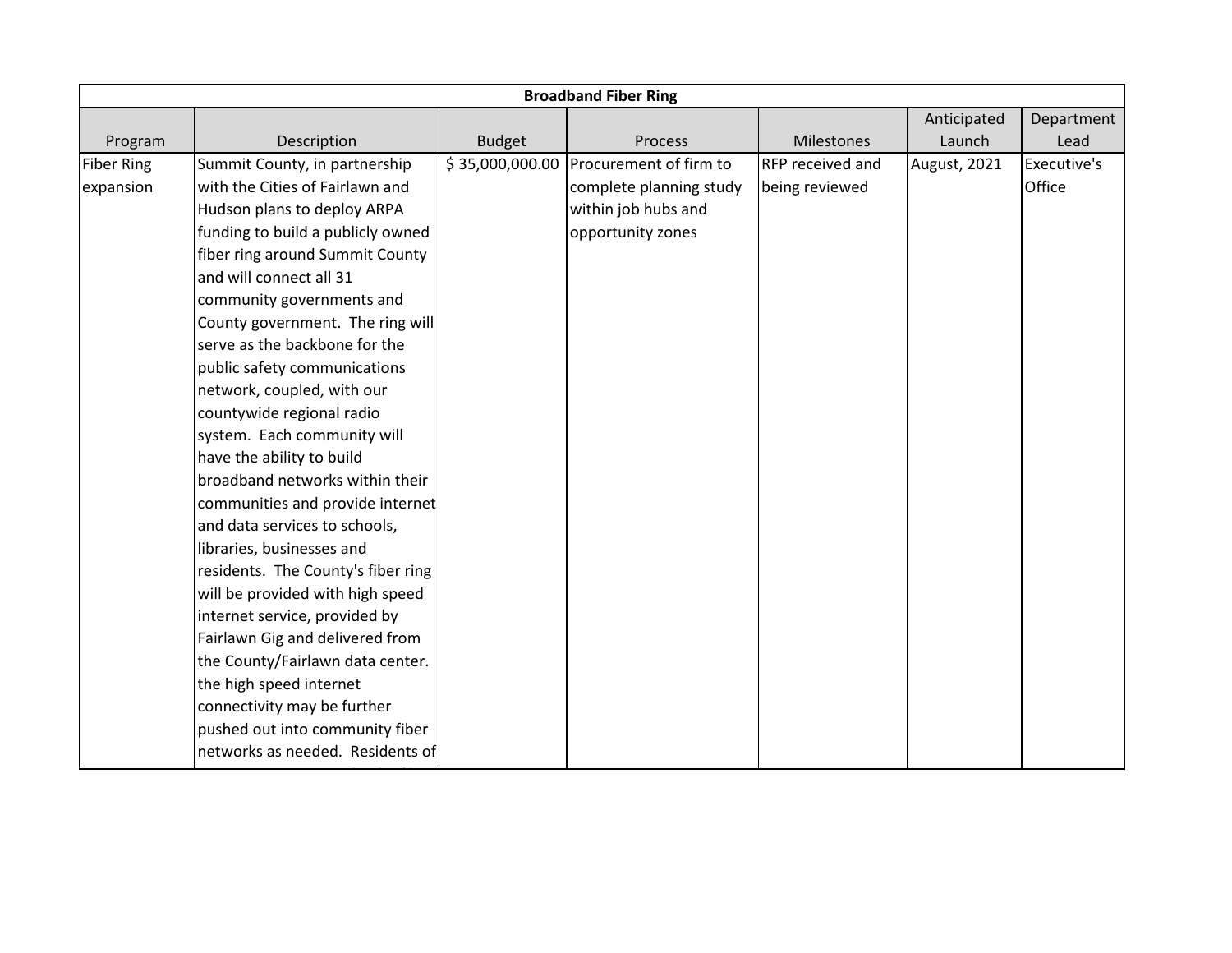|         |                                         |               | Procurement of firm to<br>complete planning study<br>within all 31 communities | RPF awarded to<br>MCM consulting.<br>Interviews<br>underway | August, 2021  | Executive's<br>Office |  |  |
|---------|-----------------------------------------|---------------|--------------------------------------------------------------------------------|-------------------------------------------------------------|---------------|-----------------------|--|--|
|         |                                         |               | RFP release for fiber ring<br>engineering services                             |                                                             | October, 2021 | Executive's<br>Office |  |  |
|         |                                         |               | <b>RFP</b> release for data                                                    |                                                             | November,     | Executive's           |  |  |
|         |                                         |               | center                                                                         |                                                             | 2021          | Office                |  |  |
|         | <b>Community Broadband Fiber Grants</b> |               |                                                                                |                                                             |               |                       |  |  |
|         |                                         |               |                                                                                |                                                             | Anticipated   | Department            |  |  |
| Program | Description                             | <b>Budget</b> | <b>Process</b>                                                                 | Milestones                                                  | Launch        | Lead                  |  |  |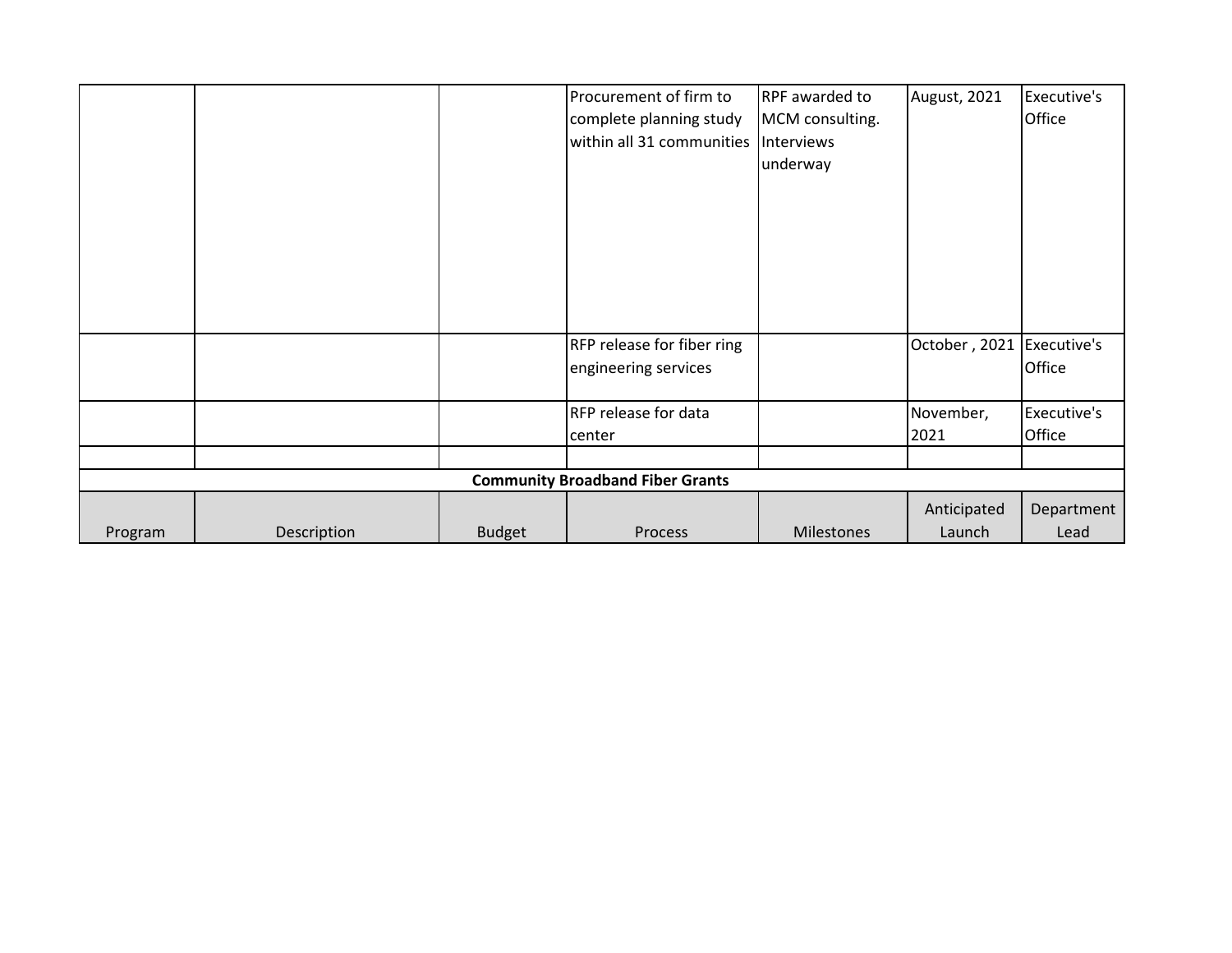| Community        |                                     |               | $$25,000,000.00$ 1)Formulary distribution | 1) Initial formal | 1st quarter | Executive's |
|------------------|-------------------------------------|---------------|-------------------------------------------|-------------------|-------------|-------------|
| <b>Broadband</b> |                                     |               | approach based on census distribution     |                   | 2022        | office      |
|                  | Summit County intends to            |               | tract population and low                  | calculation       |             |             |
|                  | provide matching grants to non-     |               | to moderate income                        | 2) Review of non- |             |             |
|                  | entitlement communities to build    |               | census tracts.                            | entitlement       |             |             |
|                  | off the County's fiber ring and     |               | 2) Release of application                 | communities       |             |             |
|                  | intends to invite a group of yet to |               | to non-entitlement                        | applications      |             |             |
|                  | be identified private service       |               | communities                               |                   |             |             |
|                  | providers to partner with the       |               |                                           |                   |             |             |
|                  | County ad private communities to    |               |                                           |                   |             |             |
|                  | build and operate community         |               |                                           |                   |             |             |
|                  | fiber networks pushed out from      |               |                                           |                   |             |             |
|                  | the Fairlawn Gig. The ultimate      |               |                                           |                   |             |             |
|                  | decision on what to build in        |               |                                           |                   |             |             |
|                  | communities and who builds and      |               |                                           |                   |             |             |
|                  | operates it will be left to each    |               |                                           |                   |             |             |
|                  | local government. The               |               |                                           |                   |             |             |
|                  | expansion of the fiber ring in each |               |                                           |                   |             |             |
|                  | community will allow for students   |               |                                           |                   |             |             |
|                  | in underserved and unserved         |               |                                           |                   |             |             |
|                  | areas to continue education         |               |                                           |                   |             |             |
|                  | online if schools are instructed to |               |                                           |                   |             |             |
|                  | close. Businesses will have the     |               |                                           |                   |             |             |
|                  | ability to continue to have their   |               |                                           |                   |             |             |
|                  | staff work remotely.                |               |                                           |                   |             |             |
|                  |                                     |               |                                           |                   |             |             |
|                  |                                     |               |                                           |                   |             |             |
|                  |                                     |               |                                           |                   |             |             |
|                  |                                     |               | Stormwater                                |                   |             |             |
|                  |                                     |               |                                           |                   | Anticipated | Department  |
| Program          | Description                         | <b>Budget</b> | Process                                   | Milestones        | Launch      | Lead        |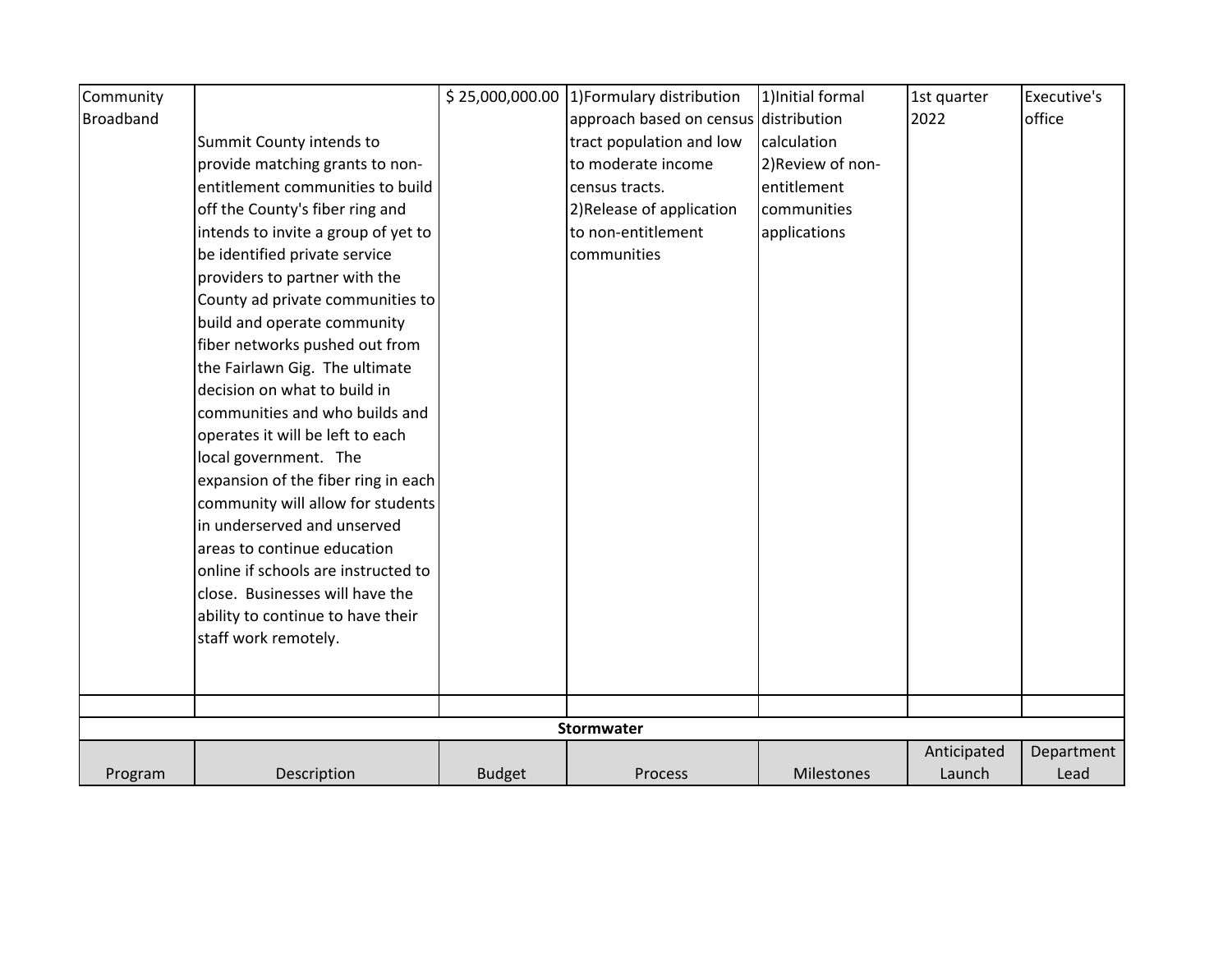| pital<br>Improvement                                                 | Stormwater/Ca Summit County Engineer has<br>identified 19 potential<br>Stormwater projects to be funded allocation for                                                                                                        | \$7,500,000.00 -<br>Estimated                                    | All projects are publicly<br>bid                        |                     | Engineer's<br>Office      |
|----------------------------------------------------------------------|-------------------------------------------------------------------------------------------------------------------------------------------------------------------------------------------------------------------------------|------------------------------------------------------------------|---------------------------------------------------------|---------------------|---------------------------|
|                                                                      | in part with ARPA funding.<br>Projects listed and budget                                                                                                                                                                      | stormwater<br>projects. ARPA                                     |                                                         |                     |                           |
|                                                                      | amounts may be revised                                                                                                                                                                                                        | funds will be<br>leveraged with<br>additional<br>funding sources |                                                         |                     |                           |
| Stream<br>Stabilization -<br>Bath - Wye Rd                           | Modify existing SWM basin and<br>add 3 new SWM basins, and<br>install improved swales at 3 other<br>locations all in Sanctuary of Bath                                                                                        | \$<br>900,000.00                                                 | Engineer is currently<br>working on project details bid | Project is publicly | 2022 Engineer's<br>Office |
| <b>Bank full</b><br>Wetland-<br>Copley-Sunny<br><b>Acres Phase I</b> | Construct 2 acre-bank full<br>wetland: restore stream banks/<br>improve connection of allotment<br>storm outfalls to new wetland;<br>remove silt/debris/obstructions<br>downstream of new wetland                             | \$<br>800,000.00                                                 | Engineer is currently<br>working on project details bid | Project is publicly | 2023 Engineer's<br>Office |
| Flood<br>Mitigation -<br>Coventry,<br>Penguin Area                   | Construct 5 acres of SWM basins<br>and/or bank full wetlands and<br>improve stream channel at 2<br>locations A) west of Glenmount<br>Ave./US224 B)north and east of<br>Penguin Apartments. Replace<br>culvert under Glenmount | \$2,000,000.00                                                   | Engineer is currently<br>working on project details bid | Project is publicly | 2023 Engineer's<br>Office |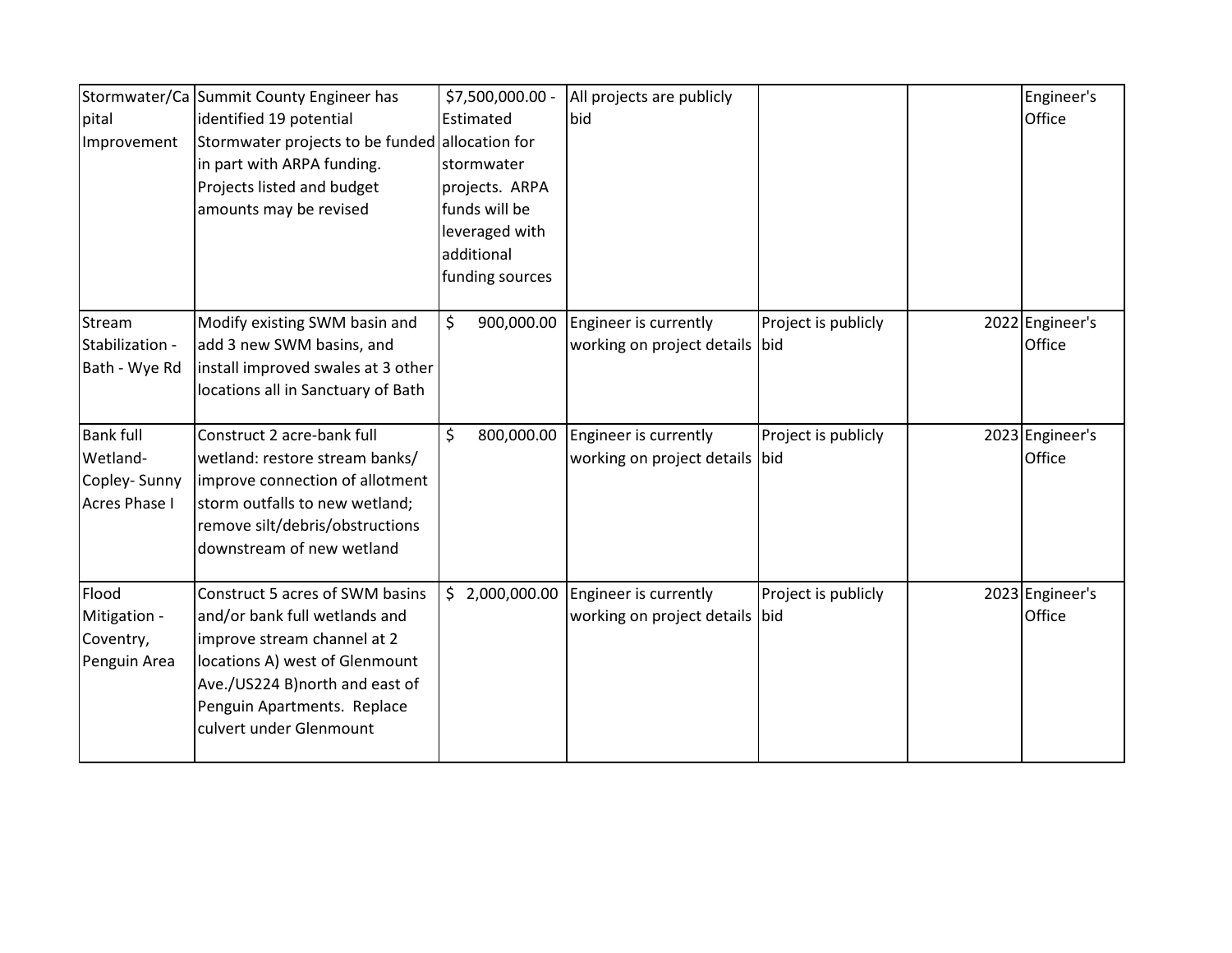| Outlet           | Construct new lake outlet           | \$3,000,000.00   | Engineer is currently          | Project is publicly | 2023 Engineer's |
|------------------|-------------------------------------|------------------|--------------------------------|---------------------|-----------------|
| Modification-    | spillway designed to remotely       |                  | working on project details bid |                     | Office          |
| Springfield,     | lower lake level prior to predicted |                  |                                |                     |                 |
| Springfield      | storms then automatically return    |                  |                                |                     |                 |
| Lake             | outlet level to normal lake level;  |                  |                                |                     |                 |
|                  | reconstruct lake outlet channel     |                  |                                |                     |                 |
|                  | from spillway to Akron              |                  |                                |                     |                 |
|                  | corporation line, including         |                  |                                |                     |                 |
|                  | acquisition of land and demolition  |                  |                                |                     |                 |
|                  | of encroaching structures           |                  |                                |                     |                 |
|                  |                                     |                  |                                |                     |                 |
|                  |                                     |                  |                                |                     |                 |
| Outlet           | Construct "smart" outlet control    | \$<br>300,000.00 | Engineer is currently          | Project is publicly | 2023 Engineer's |
| Modification-    | and reconstruct outlet channel      |                  | working on project details bid |                     | Office          |
| Lakemore,        |                                     |                  |                                |                     |                 |
| Springfield      |                                     |                  |                                |                     |                 |
| Lake             |                                     |                  |                                |                     |                 |
| <b>Bank full</b> | A)Construct retention basin and     | \$1,500,000.00   | Engineer is currently          | Project is publicly | 2023 Engineer's |
| Wetland-         | bank full wetlands north of         |                  | working on project details bid |                     | Office          |
| Northfield       | Marwyck dr. B) Construct bank       |                  |                                |                     |                 |
| Center,          | full wetland acquire lowlands       |                  |                                |                     |                 |
| Dorwick Ditch    | located west of structures          |                  |                                |                     |                 |
|                  | fronting Olde 8 and east of homes   |                  |                                |                     |                 |
|                  | fronting Dorwick Dr C)improve       |                  |                                |                     |                 |
|                  | channel between two new             |                  |                                |                     |                 |
|                  | wetlands then southerly to          |                  |                                |                     |                 |
|                  | Highland Rd.                        |                  |                                |                     |                 |
|                  |                                     |                  |                                |                     |                 |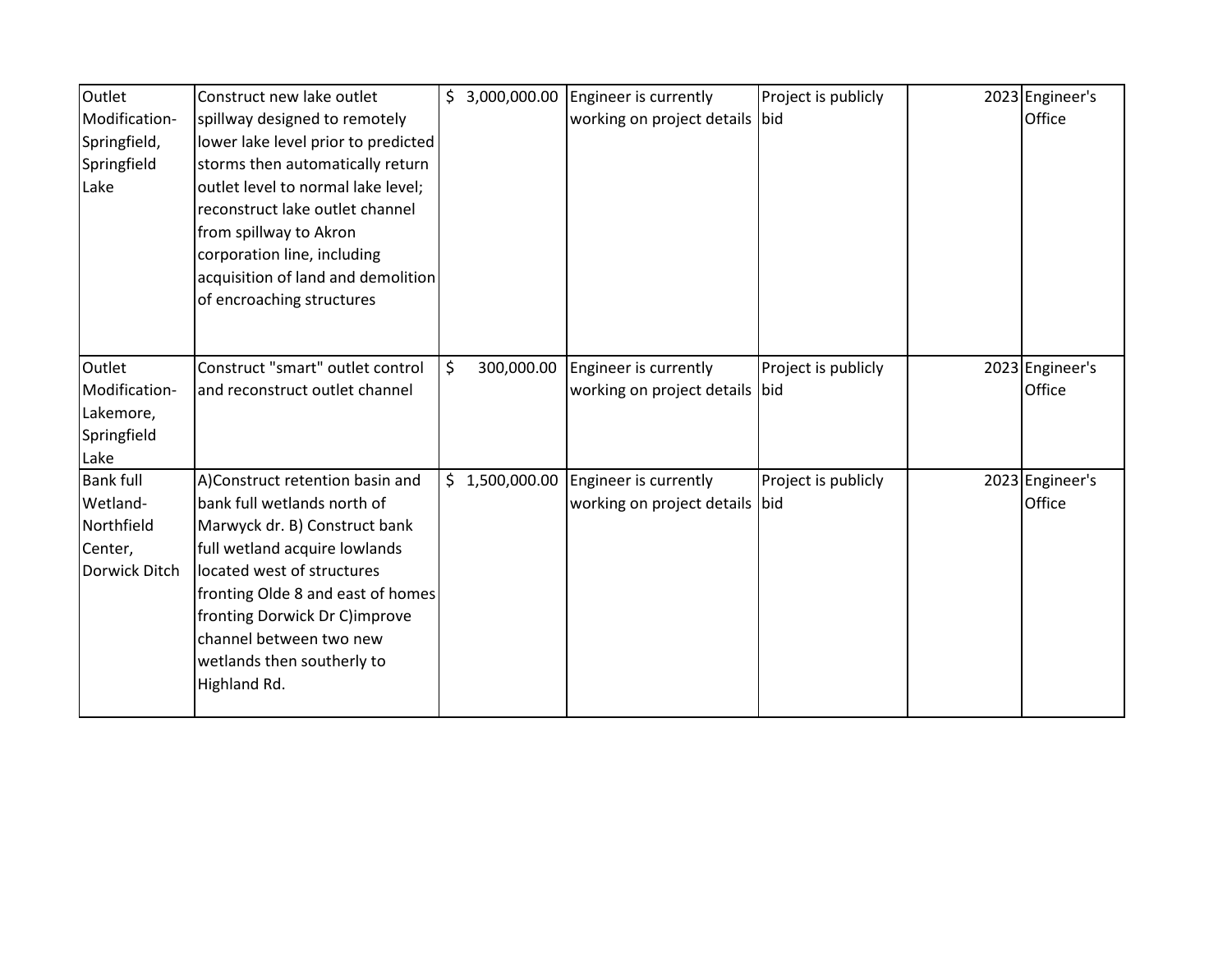| <b>Bank full</b><br>Wetland-New<br>Franklin,<br>Pancake<br>Creek/Tuscara<br>was River | Tuscarawas River/Pancake Creek<br>remove dredging spoils to<br>connect Tuscarawas River to<br><b>Flood Plain</b>                                                 |         | 5 1,500,000.00 | Engineer is currently<br>working on project details     | Project is publicly<br>bid | 2024 Engineer's<br>Office |
|---------------------------------------------------------------------------------------|------------------------------------------------------------------------------------------------------------------------------------------------------------------|---------|----------------|---------------------------------------------------------|----------------------------|---------------------------|
| <b>Bank full</b><br>Wetland-<br>Clinton,<br>Pancake Creek<br>Part B                   | Clintons shared portion of the<br>New Franklin Pancake Creed Bank<br>full Wetland                                                                                | \$      | 200,000.00     | Engineer is currently<br>working on project details     | Project is publicly<br>bid | 2024 Engineer's<br>Office |
| <b>Bank full</b><br>Wetland -Bath,<br><b>Idle Brook</b>                               | Construct 7-acre bank full<br>wetlands alongside the creek to<br>provide for flood storage and to<br>create improved habitat for flora<br>and fauna              |         | \$1,400,000.00 | Engineer is currently<br>working on project details bid | Project is publicly        | 2024 Engineer's<br>Office |
| <b>Bank full</b><br>Wetland -<br>Copley, Knox<br>Blvd. Area                           | Acquire all properties in flood<br>prone area west of Knox Blvd.<br>bridge to construct bank full<br>wetland                                                     |         | \$1,600,000.00 | Engineer is currently<br>working on project details bid | Project is publicly        | 2024 Engineer's<br>Office |
| Flood<br>Mitigation -<br>New Franklin,<br>Catalina Ditch                              | Reconstruct swales through lots<br>and main channel south of<br>Catalina Drive                                                                                   | $\zeta$ | 500,000.00     | Engineer is currently<br>working on project details     | Project is publicly<br>bid | 2024 Engineer's<br>Office |
| Outlet<br>Modification-<br>Bath,<br>Bonnebrook<br>Dr. Pond                            | Reconfigure existing pond with<br>Smart Outlet Control to lower<br>water level prior to storms and<br>release the stormwater slowly to<br>return to normal level | \$      | 200,000.00     | Engineer is currently<br>working on project details     | Project is publicly<br>bid | 2024 Engineer's<br>Office |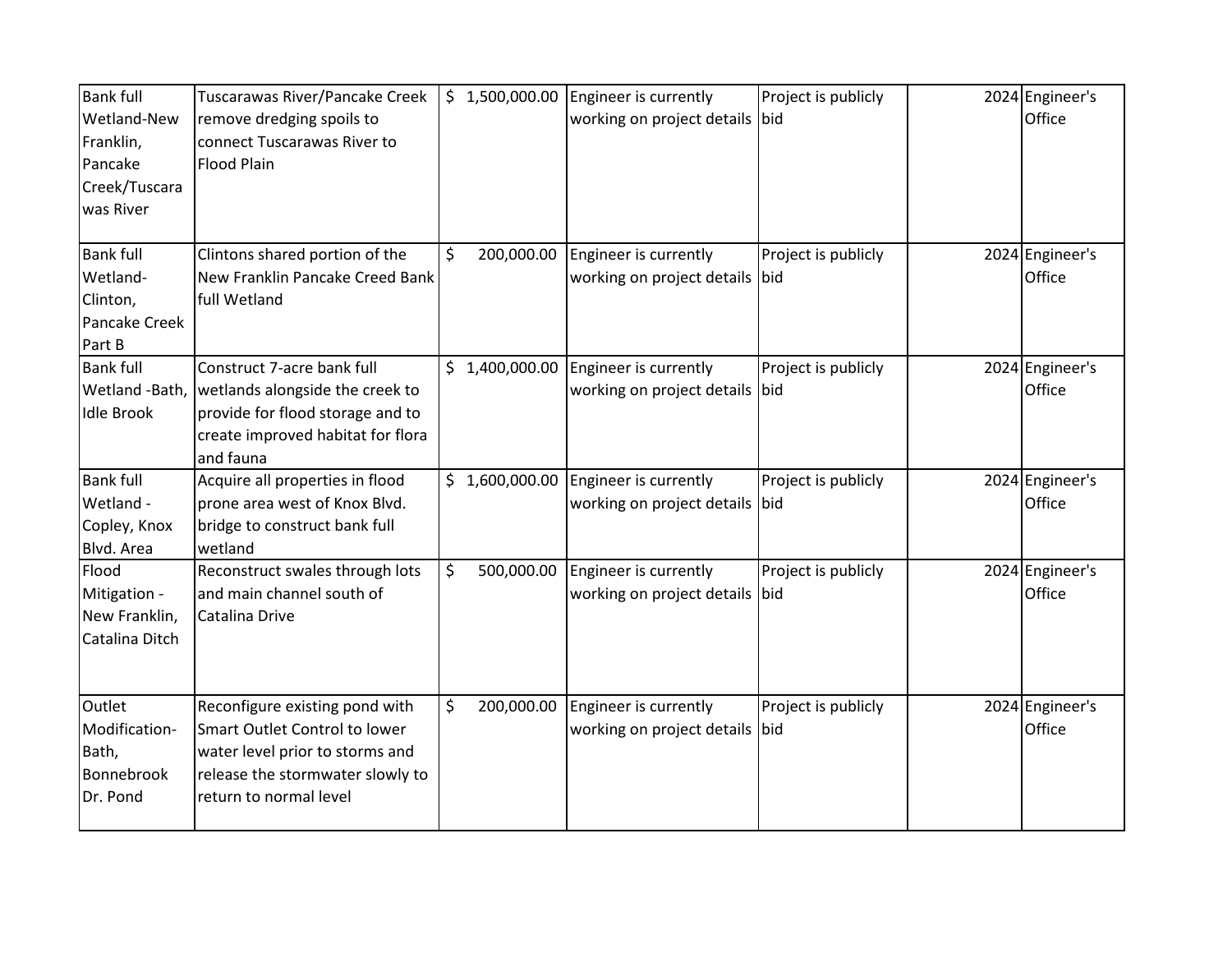| Stream           | Remove Evertt stone culvert and     | \$<br>300,000.00 | Engineer is currently          | Project is publicly | 2024 Engineer's |
|------------------|-------------------------------------|------------------|--------------------------------|---------------------|-----------------|
| Stabilizations - | restore stream                      |                  | working on project details bid |                     | Office          |
| Richfield,       |                                     |                  |                                |                     |                 |
| Evertt/Oak Hill  |                                     |                  |                                |                     |                 |
| Part B           |                                     |                  |                                |                     |                 |
| Storm            | Restore stream bank adjacent to     | \$<br>100,000.00 | Engineer is currently          | Project is publicly | 2024 Engineer's |
| Stabilization -  | Oak Hill using logs and             |                  | working on project details bid |                     | Office          |
| Boston,          | vegetation. Remove Evertt           |                  |                                |                     |                 |
| Evertt/Oak Hill  | <b>Extension bridge and restore</b> |                  |                                |                     |                 |
|                  | stream                              |                  |                                |                     |                 |
| Flood            | Build SWM/Bank full Wetland and     | \$1,000,000.00   | Engineer is currently          | Project is publicly | 2024 Engineer's |
| Mitigation-      | replace culverts                    |                  | working on project details bid |                     | Office          |
| New Franklin,    |                                     |                  |                                |                     |                 |
| Melody Village   |                                     |                  |                                |                     |                 |
|                  |                                     |                  |                                |                     |                 |
|                  |                                     |                  |                                |                     |                 |
| Stream           | <b>Brandywine Creek stream</b>      | \$<br>500,000.00 | Engineer is currently          | Project is publicly | 2025 Engineer's |
| Stabilization -  | restoration and backfill wetlands   |                  | working on project details bid |                     | Office          |
| Boston           | on West Creek Conservancy           |                  |                                |                     |                 |
| Heights,         | property                            |                  |                                |                     |                 |
| Brandywine       |                                     |                  |                                |                     |                 |
| Creek            |                                     |                  |                                |                     |                 |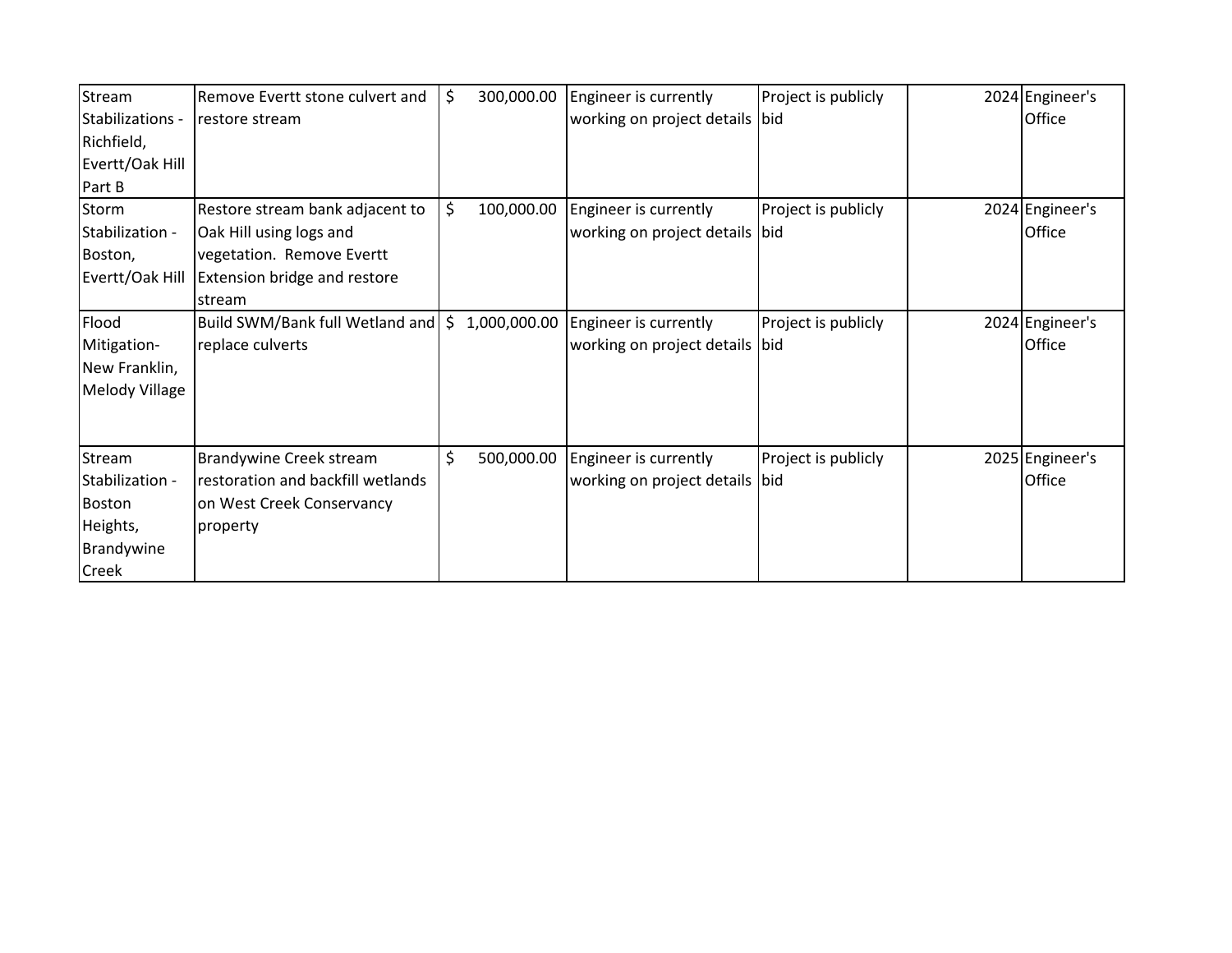| Flood                          | Acquire easement over wetlands                | \$ | 700,000.00    | Engineer is currently          | Project is publicly |             | 2025 Engineer's |
|--------------------------------|-----------------------------------------------|----|---------------|--------------------------------|---------------------|-------------|-----------------|
| Mitigation -                   | on property located east of the               |    |               | working on project details bid |                     |             | Office          |
| Twinsburg,                     | homes at the end of mcClausland               |    |               |                                |                     |             |                 |
|                                | Darrow/Marwe Dr. and Estate Ave. and south of |    |               |                                |                     |             |                 |
| Il Retention                   | the homes along Marwell Dr.;                  |    |               |                                |                     |             |                 |
| <b>Basin</b>                   | improve channel and construct                 |    |               |                                |                     |             |                 |
|                                | bankfull wetland to inhibit                   |    |               |                                |                     |             |                 |
|                                | overflow flooding of Marwell                  |    |               |                                |                     |             |                 |
|                                | properties; construct retention               |    |               |                                |                     |             |                 |
|                                | basin near SR91 and improve                   |    |               |                                |                     |             |                 |
|                                | outlet piping along and under                 |    |               |                                |                     |             |                 |
|                                | SR91                                          |    |               |                                |                     |             |                 |
|                                |                                               |    |               |                                |                     |             |                 |
| Bankfull                       | Construct SWM/bankfull wetland,               | Ŝ. | 500,000.00    | Engineer is currently          | Project is publicly |             | 2025 Engineer's |
| Wetland-                       | improve channel and replace                   |    |               | working on project details bid |                     |             | Office          |
| Sagamore Hills, Chaffee culver |                                               |    |               |                                |                     |             |                 |
| Chaffee                        |                                               |    |               |                                |                     |             |                 |
| Stream                         | Liberty Park. Pond Brook stream               | \$ | 400,000.00    | Engineer is currently          | Project is publicly |             | 2025 Engineer's |
| Stabilization -                | restoration, 1500 ft                          |    |               | working on project details bid |                     |             | Office          |
| Reminderville,                 |                                               |    |               |                                |                     |             |                 |
| Pond Brook                     |                                               |    |               |                                |                     |             |                 |
|                                |                                               |    |               |                                |                     |             |                 |
|                                |                                               |    |               |                                |                     |             |                 |
|                                |                                               |    |               | <b>Sewer and Water</b>         |                     |             |                 |
|                                |                                               |    |               |                                |                     | Anticipated | Department      |
| Program                        | Description                                   |    | <b>Budget</b> | <b>Process</b>                 | Milestones          | Launch      | Lead            |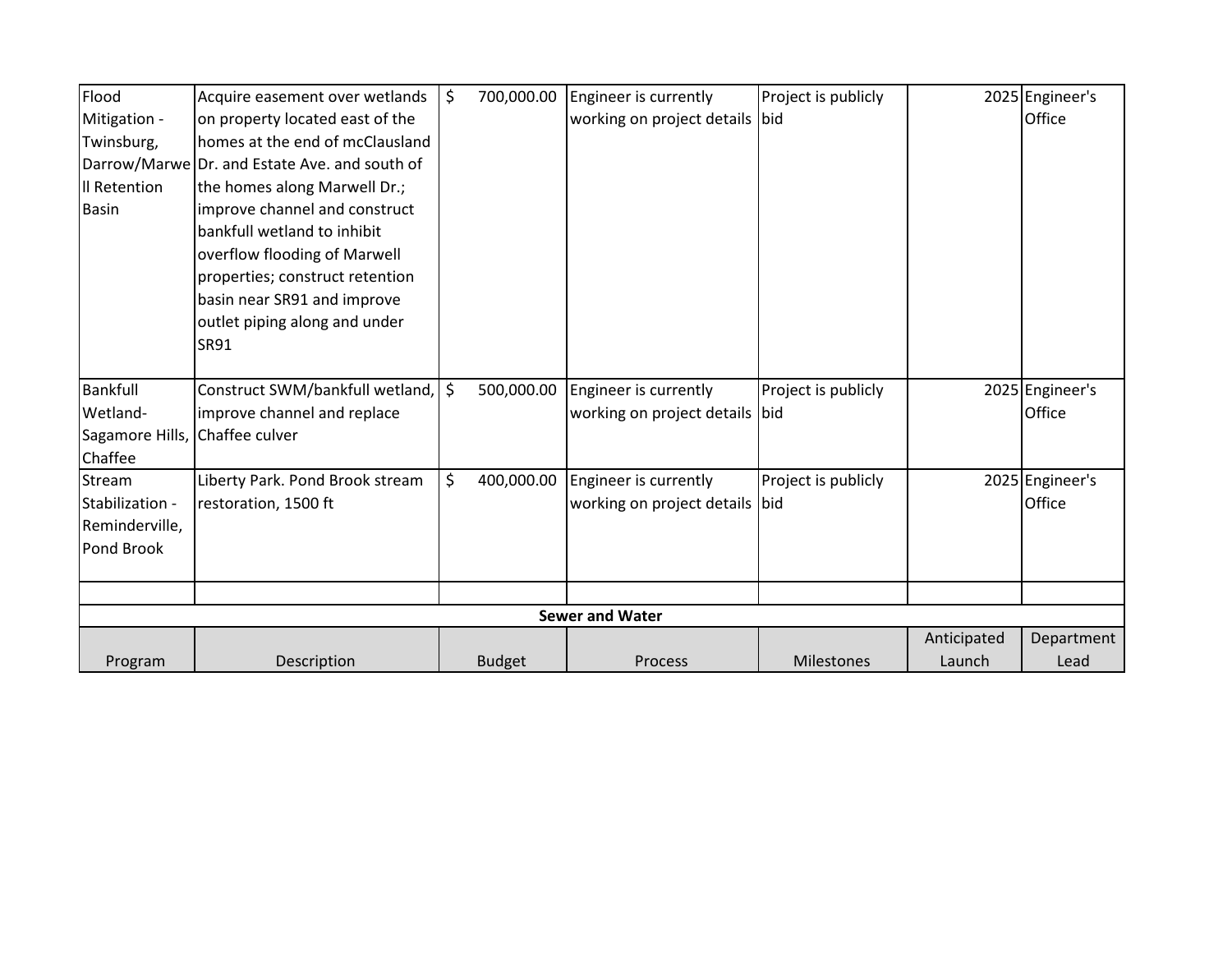| <b>Storm Water</b> | Peninsula Sanitary Sewer and | \$7,500,000.00 -       | All projects are publicly |  | Executive's |
|--------------------|------------------------------|------------------------|---------------------------|--|-------------|
|                    | <b>Water Service</b>         | Estimated              | bid                       |  | Department  |
|                    |                              | allocation for         |                           |  | of Sanitary |
|                    |                              | Peninsula              |                           |  | Sewer       |
|                    |                              | <b>Sanitary Sewer</b>  |                           |  | Services    |
|                    |                              | Service and            |                           |  |             |
|                    |                              | Water Service.         |                           |  |             |
|                    |                              | <b>ARPA funds will</b> |                           |  |             |
|                    |                              | be leveraged           |                           |  |             |
|                    |                              | with additional        |                           |  |             |
|                    |                              | funding sources        |                           |  |             |
|                    |                              |                        |                           |  |             |
|                    |                              |                        |                           |  |             |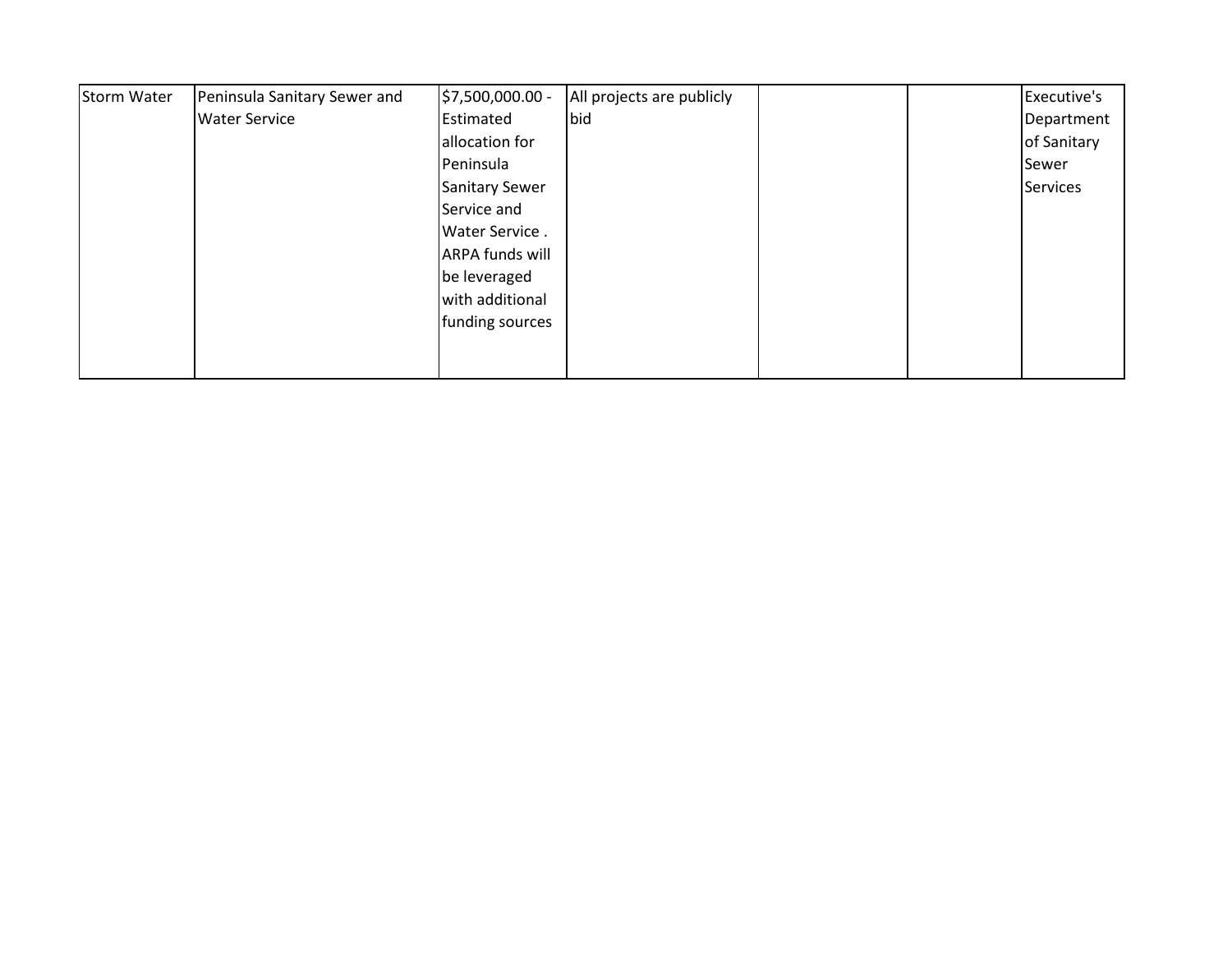| The Village of Peninsula is         |  | $\frac{1}{2}$ ,000,000.00 Department of Sanitary | Project is publicly | 2022 Executive's |
|-------------------------------------|--|--------------------------------------------------|---------------------|------------------|
| currently un-sewerd and has an      |  | Sewer Services is                                | bid                 | Department       |
| urgent need to address sanitary     |  | completing the design                            |                     | of Sanitary      |
| violations impacting the            |  | phase                                            |                     | Sewer            |
| Cuyahoga River. The most recent     |  |                                                  |                     | <b>Services</b>  |
| sampling, conducted by the Ohio     |  |                                                  |                     |                  |
| EPA in September 2019, revealed     |  |                                                  |                     |                  |
| that elevated levels for E.Coli are |  |                                                  |                     |                  |
| being discharged from the storm     |  |                                                  |                     |                  |
| sewer in Peninsula into the         |  |                                                  |                     |                  |
| Cuyahoga River, which flows         |  |                                                  |                     |                  |
| through the Cuyahoga Valley         |  |                                                  |                     |                  |
| National Park. The purpose of       |  |                                                  |                     |                  |
| the project is to construct a       |  |                                                  |                     |                  |
| wastewater treatment facility and   |  |                                                  |                     |                  |
| associated collection system in     |  |                                                  |                     |                  |
| the Village. A centralized sewer    |  |                                                  |                     |                  |
| system would alleviate the water    |  |                                                  |                     |                  |
| quality issues that Ohio EPA is     |  |                                                  |                     |                  |
| currently dealing with from         |  |                                                  |                     |                  |
| businesses throughout the Village   |  |                                                  |                     |                  |
| that have failing private           |  |                                                  |                     |                  |
| wastewater treatment systems. A     |  |                                                  |                     |                  |
| centralized collection/treatment    |  |                                                  |                     |                  |
| system would produce a higher       |  |                                                  |                     |                  |
| quality effluent when compared      |  |                                                  |                     |                  |
| to many individual, private         |  |                                                  |                     |                  |
|                                     |  |                                                  |                     |                  |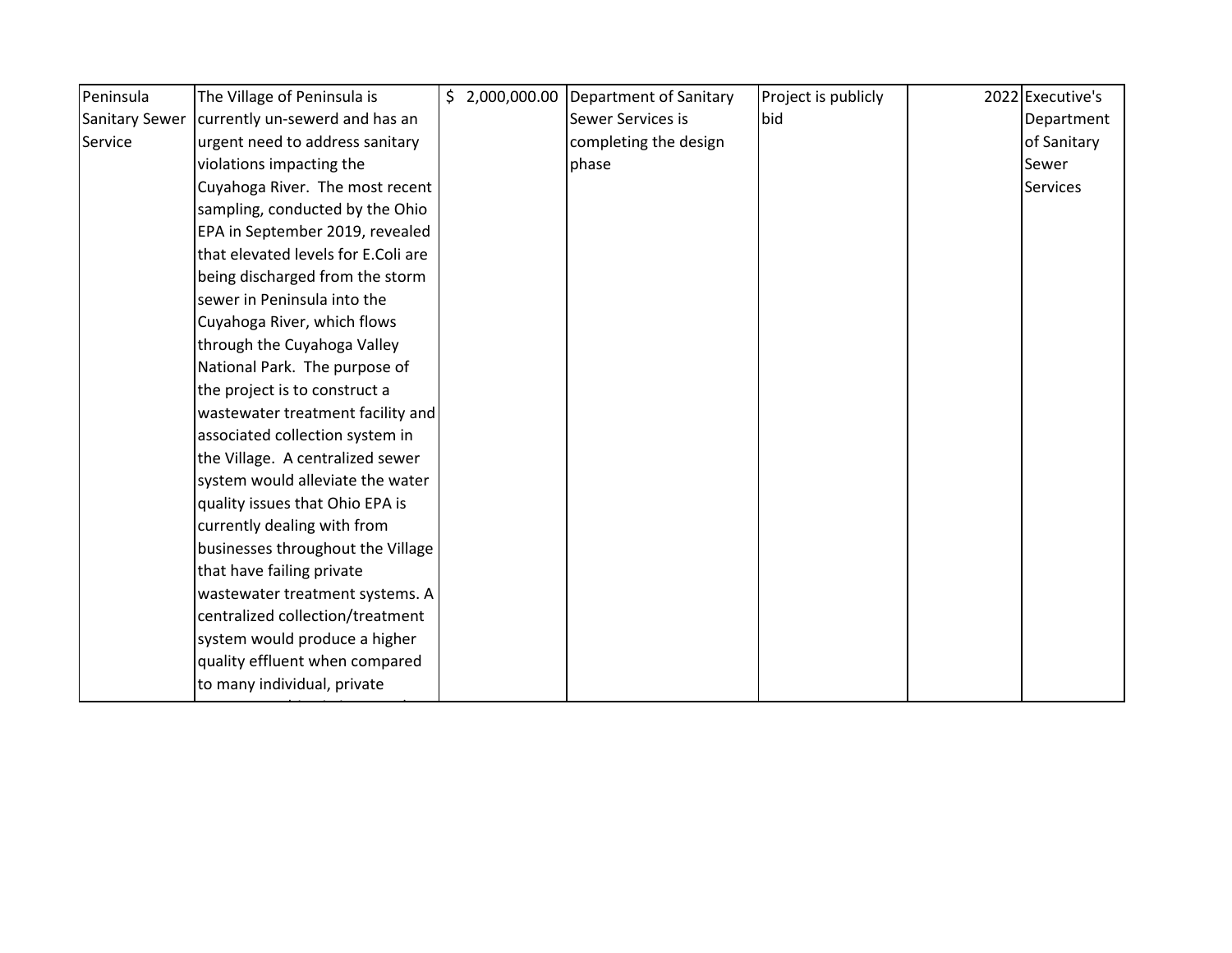| Peninsula                                  | Currently the Village odes not     | \$5,500,000.00 | Department of Sanitary | Project is publicly |               | 2022 Executive's |  |  |  |  |
|--------------------------------------------|------------------------------------|----------------|------------------------|---------------------|---------------|------------------|--|--|--|--|
| Sanitary Water                             | have water or sanitary sewer       |                | Sewer Services is      | bid                 |               | Department       |  |  |  |  |
| Service                                    | service. Due to limited lot sizes  |                | completing the design  |                     |               | of Sanitary      |  |  |  |  |
|                                            | and inability to obtain adequate   |                | phase                  |                     |               | Sewer            |  |  |  |  |
|                                            | drinking water, the use of         |                |                        |                     |               | <b>Services</b>  |  |  |  |  |
|                                            | residential and commercial         |                |                        |                     |               |                  |  |  |  |  |
|                                            | property is limited, and there are |                |                        |                     |               |                  |  |  |  |  |
|                                            | uninhabitable buildings in the     |                |                        |                     |               |                  |  |  |  |  |
|                                            | village due to lack of treated     |                |                        |                     |               |                  |  |  |  |  |
|                                            | water distribution                 |                |                        |                     |               |                  |  |  |  |  |
|                                            |                                    |                |                        |                     |               |                  |  |  |  |  |
|                                            |                                    |                |                        |                     |               |                  |  |  |  |  |
| <b>Business Support &amp; Job Training</b> |                                    |                |                        |                     |               |                  |  |  |  |  |
|                                            |                                    |                |                        |                     | Anticipated   | Department       |  |  |  |  |
| Program                                    | Description                        | <b>Budget</b>  | Process                | <b>Milestones</b>   | Launch        | Lead             |  |  |  |  |
| <b>Business</b>                            | Support for Businesses and Job     | \$5,000,000.00 | Identify community     | Community           | 4th quarter   | Executive's      |  |  |  |  |
| Support and                                | Training for individuals           | estimated ARPA | partners and programs  | partners identified | 2021          | Office           |  |  |  |  |
| <b>Job Training</b>                        | unemployed or under employed.      | funding to be  |                        | and agreements      |               |                  |  |  |  |  |
|                                            | Partners may include: Summit       | distributed to |                        | executed            |               |                  |  |  |  |  |
|                                            | County Workforce, Job Center,      | partners       |                        |                     |               |                  |  |  |  |  |
|                                            | Greater Akron Chamber, Stark       |                |                        |                     |               |                  |  |  |  |  |
|                                            | State, Conexus, Akron Urban        |                |                        |                     |               |                  |  |  |  |  |
|                                            | League                             |                |                        |                     |               |                  |  |  |  |  |
|                                            |                                    |                |                        |                     |               |                  |  |  |  |  |
| <b>Small Business</b>                      | Financial assistance to small      | included in    | Identify community     | Community           | first quarter | Executive's      |  |  |  |  |
|                                            | businesses consistent with         | overall budget | partners and programs  | partners identified | 2022          | Office           |  |  |  |  |
|                                            | Treasury guidance                  |                |                        | and agreements      |               |                  |  |  |  |  |
|                                            |                                    |                |                        | executed            |               |                  |  |  |  |  |
|                                            |                                    |                |                        |                     |               |                  |  |  |  |  |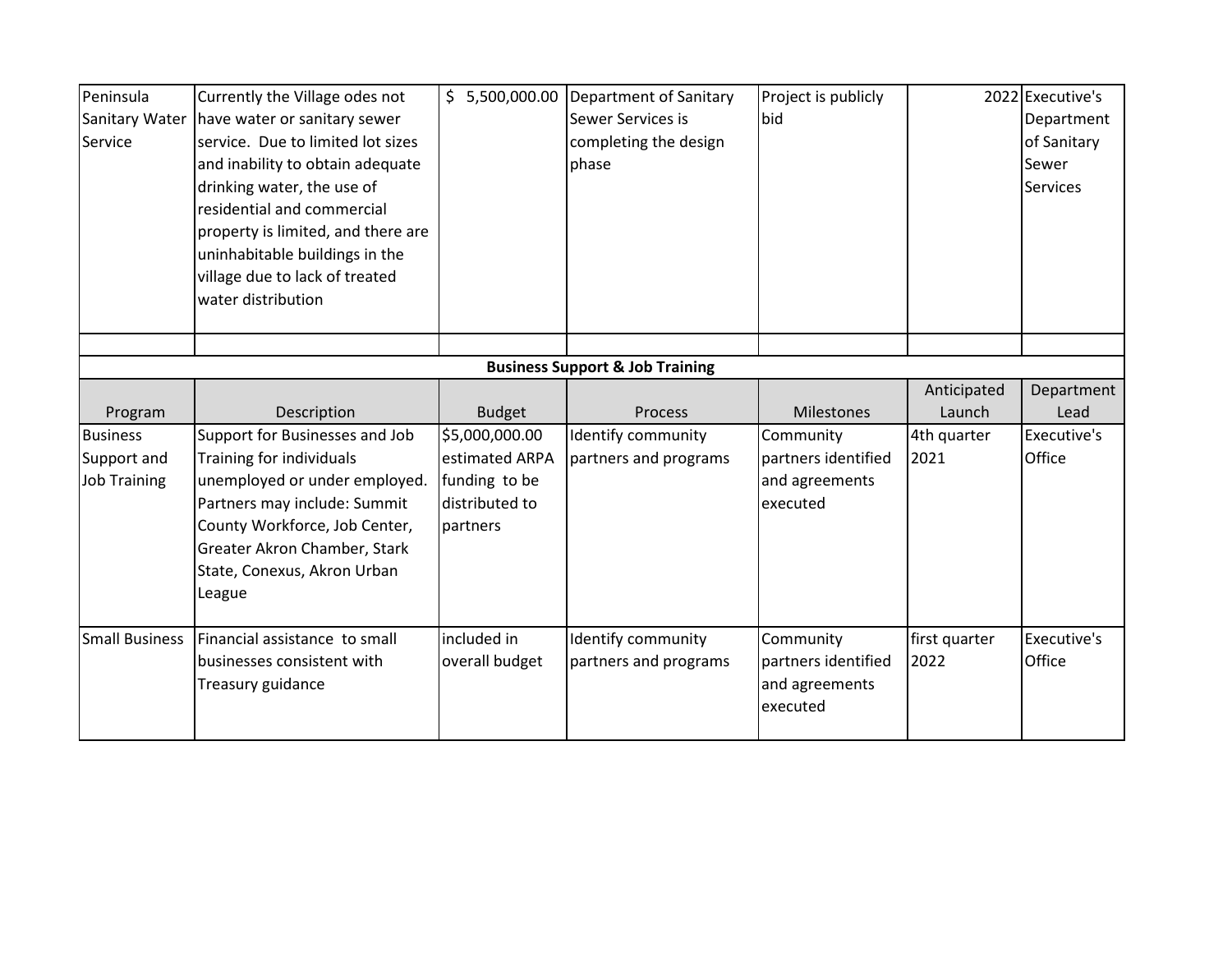| Workforce            | Reduce identified barriers to                      | included in     | Identify community                  | Community           | first quarter  | Executive's |
|----------------------|----------------------------------------------------|-----------------|-------------------------------------|---------------------|----------------|-------------|
| Development          | entering or re-entering the                        | overall budget  | partners and programs               | partners identified | 2022           | Office      |
|                      | workforce to help residents                        |                 |                                     | and agreements      |                |             |
|                      | become more economically                           |                 |                                     | executed            |                |             |
|                      | stable and address the talent                      |                 |                                     |                     |                |             |
|                      | shortage while preparing                           |                 |                                     |                     |                |             |
|                      | employers to accept individuals                    |                 |                                     |                     |                |             |
|                      | who are re-entering the                            |                 |                                     |                     |                |             |
|                      | workforce.                                         |                 |                                     |                     |                |             |
| Minority             | Identify opportunities to improve included in      |                 | Identify community                  | Community           | first quarter  | Executive's |
| Workforce            | minority employment                                | overall budget  | partners and programs               | partners identified | 2022           | Office      |
| Development          | opportunities and outcomes.                        |                 |                                     | and agreements      |                |             |
|                      |                                                    |                 |                                     | executed            |                |             |
| Youth                | Identify opportunities to improve   included in    |                 | Identify community                  | Community           | first quarter  | Executive's |
| Employment           | youth employment opportunities                     | overall budget  | partners and programs               | partners identified | 2022           | Office      |
|                      |                                                    |                 |                                     | and agreements      |                |             |
|                      |                                                    |                 |                                     | executed            |                |             |
|                      |                                                    |                 |                                     |                     |                |             |
|                      |                                                    |                 | <b>Public Safety Covid Response</b> |                     |                |             |
|                      |                                                    |                 |                                     |                     | Anticipated    | Department  |
| Program              | Description                                        | <b>Budget</b>   | Process                             | Milestones          | Launch         | Lead        |
| <b>Public Health</b> | Payroll and covered benefit                        | \$12,500,000.00 | identify eligible positions         |                     | fourth quarter | Executive's |
|                      | and Safety Staff expense for public safety, public |                 |                                     |                     | 2021           | Office      |
|                      | health, healthcare, human                          |                 |                                     |                     |                |             |
|                      | services and similar employees to                  |                 |                                     |                     |                |             |
|                      | the extent that the employee's                     |                 |                                     |                     |                |             |
|                      | time is spent mitigating or                        |                 |                                     |                     |                |             |
|                      | responding to the COVID-19                         |                 |                                     |                     |                |             |
|                      | public health emergency                            |                 |                                     |                     |                |             |
|                      |                                                    |                 |                                     |                     |                |             |
|                      |                                                    |                 |                                     |                     |                |             |
|                      |                                                    |                 | <b>Housing</b>                      |                     |                |             |